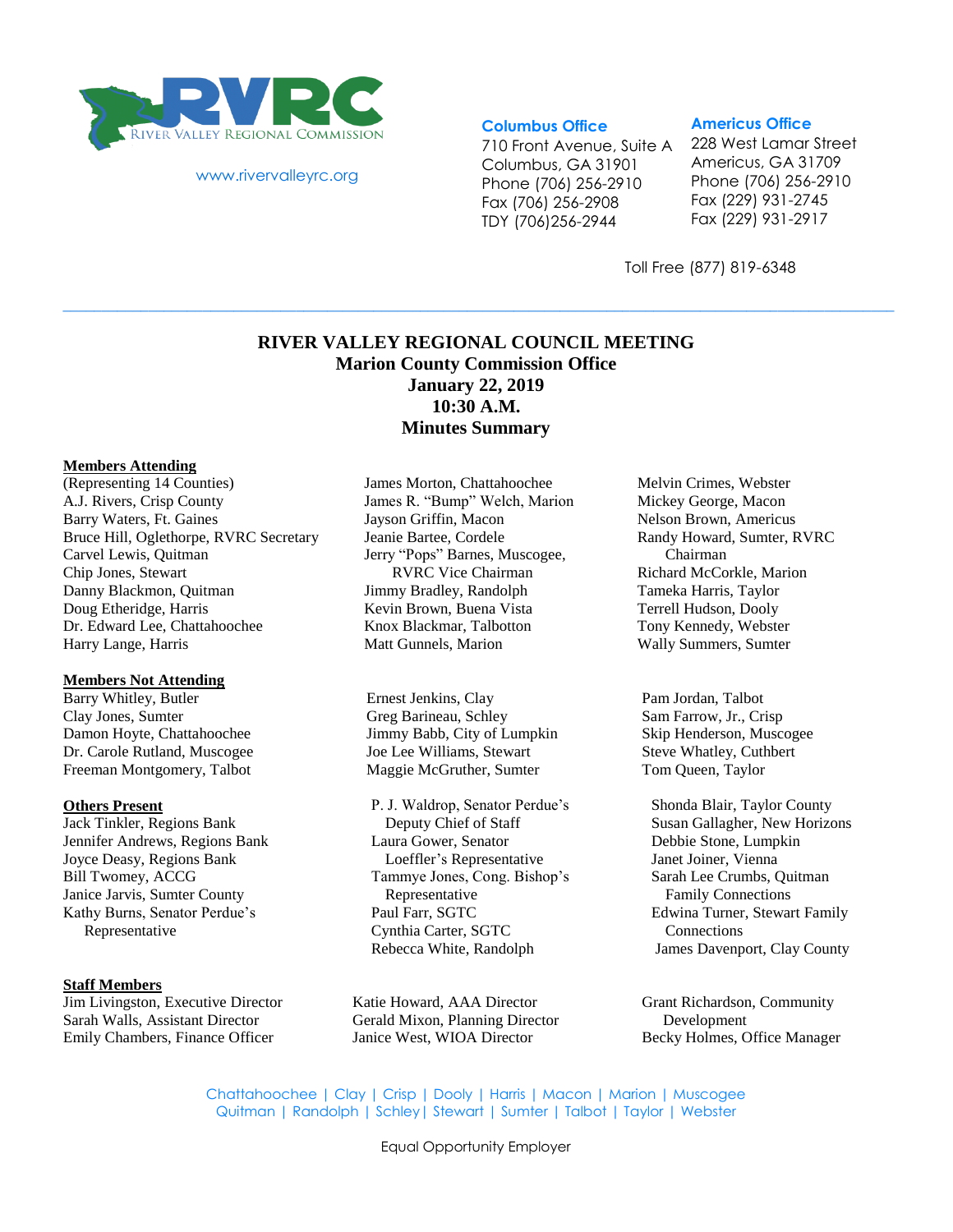## **WELCOME AND RECOGNITION OF VISITORS**

Randy Howard, Sumter County, RVRC Chairman, brought the regular meeting of the River Valley Regional Council to order at 10:30 a.m. He welcomed council members and visitors. Jerry "Pops" Barnes, Muscogee County, RVRC Vice Chair, gave the invocation and Bruce Hill, City of Oglethorpe, RVRC Secretary, led the council in the Pledge of Allegiance.

Jim Livingston, Executive Director, told the council that two members of the RVRC community had passed away since the last council meeting. He asked for a moment of silence to remember Gail Simpson, RVRC staff member for 25 years, and Rebecca Chambers, Mayor of Hamilton, and council member for 15 years.

### **MINUTES\***

Council reviewed the minutes of the November 20, 2019 council meeting which were either mailed or emailed to council members the previous week for their review. The minutes were included in the council packet for review.

There being no changes or additions Randy Howard, Chairman, requested a motion to approve the November 20, 2019 council minutes.

Harry Lange, Harris County, made a motion to adopt the minutes as presented; Melvin Crimes, Webster County, seconded the motion. The motion passed with no opposition.

### **FRAUD PREVENTION AWARENESS**

Jim Livingston, Executive Director, introduced guests Jack Tinkler, Commercial Relationship Manager; Joyce Deasy, Treasury Management; and Jennifer Andrews, Treasury Management Officer from Regions Bank. Ms. Deasy gave a very informative PowerPoint presentation explaining how to protect business and personal bank accounts and transactions.

## **DISCLOSURE OF EMPLOYEE'S BUSINESS TRANSACTIONS WITH LOCAL GOVERNMENTS FOR CALENDAR YEAR 2019 (PER O.C.G.A.)\***

Jim Livingston, Executive Director, explained that the RVRC is required, by the Department of Community Affairs, to disclose if any employee has had any business transactions with local governments within the region. He reported that no employee has indicated any business transactions with local governments.

Randy Howard, Chairman, requested permission to notify DCA (Georgia Department of Community Affairs) that there were no employee business transactions to report.

Harry Lange, Harris County, made a motion to grant the request to notify DCA of this information; Knox Blackmar, City of Talbotton, seconded the motion. The motion passed with no opposition.

### **RESOLUTION TO APPLY FOR DEPARTMENT OF DEFENSE OFFICE OF ECONOMIC ADJUSTMENT PLANNING GRANT\***

Jim Livingston, Executive Director, presented and explained a resolution to apply for a Department of Defense Office of Economic Adjustment Planning Grant. The resolution was included in the council packet for review.

Randy Howard, Chairman, requested a motion for council approval of the resolution to apply for a Department of Defense Office of Economic Adjustment Planning Grant.

Melvin Crimes, Webster County, made a motion to approve the resolution; Jerry "Pops" Barnes, Muscogee, seconded the motion. The motion passed with no opposition.

> Chattahoochee | Clay | Crisp | Dooly | Harris | Macon | Marion | Muscogee Quitman | Randolph | Schley| Stewart | Sumter | Talbot | Taylor | Webster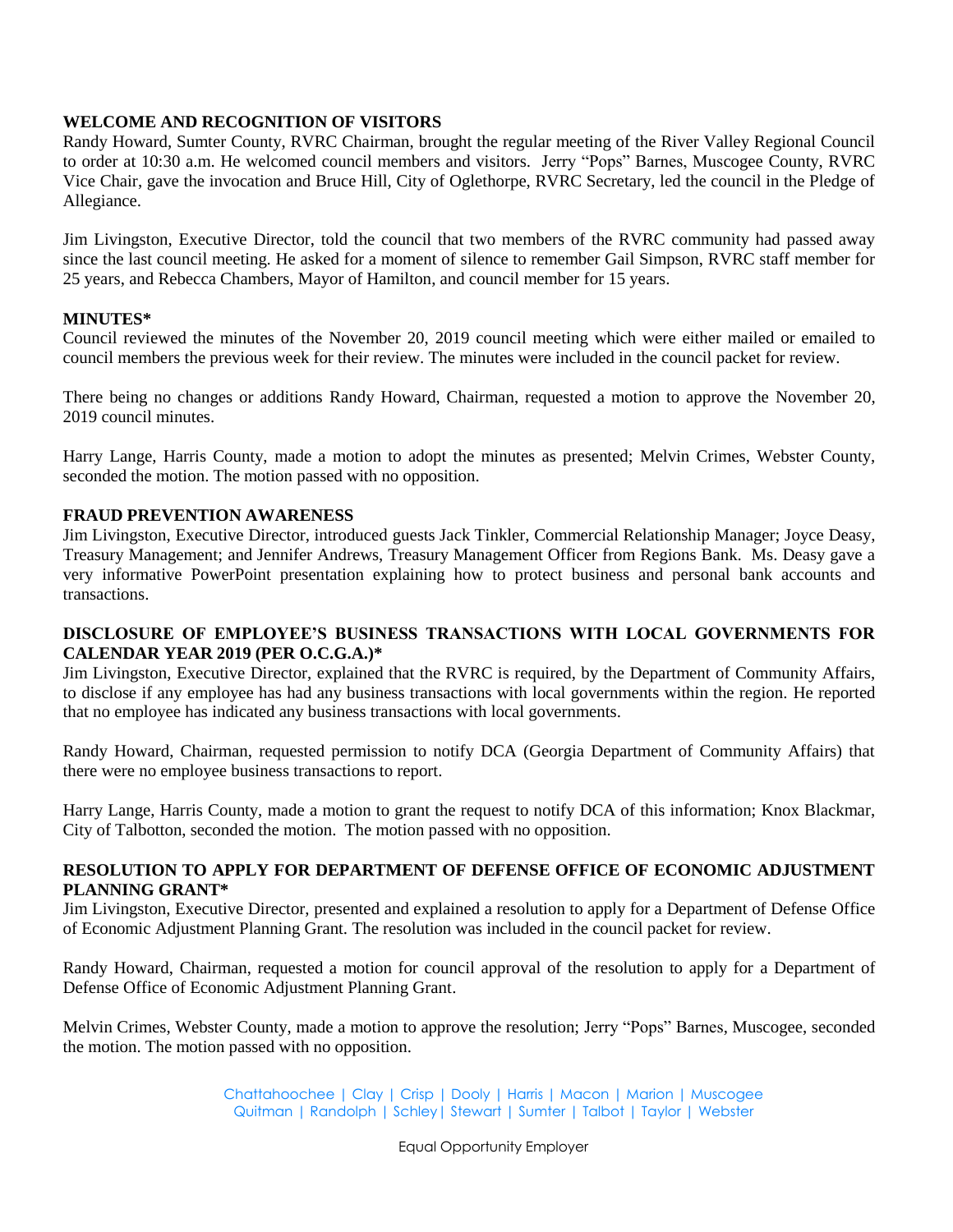## **GARC COLLABORATION, COORDINATION AND MUTUAL SUPPORT RESOLUTION\***

Jim Livingston, Executive Director presented and explained a resolution to collaborate, coordinate and support the Georgia Association of Regional Commissions. The resolution was included in the council packet for review.

Randy Howard, Chairman, requested a motion for council approval of the GARC Collaboration, Coordination and Mutual Support Resolution.

Terrell Hudson, Dooly County, made a motion to approve the resolution; Harry Lange, Harris County, seconded the motion. The motion passed with no opposition.

### **RESOLUTION TO ENTER INTO FY21 CONTRACT WITH THE DEPARTMENT OF HUMAN SERVICES FOR THE PROVISION OF AGING SERVICES\***

Katie Howard, AAA Director, presented and explained a resolution for the RVRC to enter into a contract with the Department of Human Services to provide Aging Services to the 16-county region. The resolution was included in the council packet for review.

Randy Howard, Chairman, requested a motion for council approval of a resolution to enter into a contract with the Department of Human Services for the provision of aging services for FY21.

Jerry "Pops" Barnes, Muscogee, made a motion to approve the resolution; Carvel Lewis, Georgetown-Quitman, seconded the motion. The motion passed with no opposition.

### **REVIEW AND APPROVAL FOR AAA PROVIDERS FOR 2021-2025\***

Katie Howard, Area Agency on Aging Director, explained that Request for Proposals for Service Providers had been reviewed and providers recommended. She noted no new service providers had submitted RFPs. The provider list was included in the council packet for review.

Randy Howard, Chairman, requested approval of the selected service providers for 2021-2025. James Morton, Cusseta-Chattahoochee, made a motion to approve the providers recommended; Melvin Crimes, Webster, seconded the motion. The motion passed with no opposition.

### **FISCAL YEAR 2020 BUDGET AMENDMENT 1**

Emily Chambers, Finance Officer, explained Budget Amendment 1 had been presented to the Executive Committee and that it had been recommended for approval. Emily then explained the amendment changes to the council. The budget amendment was included in the council packet for review.

Randy Howard, Chairman, requested a motion for council approval for Budget Amendment 1 to the Fiscal Year 2020 budget.

Carvel Lewis, Quitman County, made a motion to approve Budget Amendment 1; Dr. Edward Lee, Chattahoochee County, seconded the motion. The motion passed with no opposition.

### **STAFF REPORTS**

Emily Chambers, Finance Officer; Katie Howard, AAA Director; Sarah Walls, Assistant Executive Director; Grant Richardson, Community Development; Janice West, WIOA Director; and Gerald Mixon, Planning Director, presented staff reports for their departments.

> Chattahoochee | Clay | Crisp | Dooly | Harris | Macon | Marion | Muscogee Quitman | Randolph | Schley| Stewart | Sumter | Talbot | Taylor | Webster